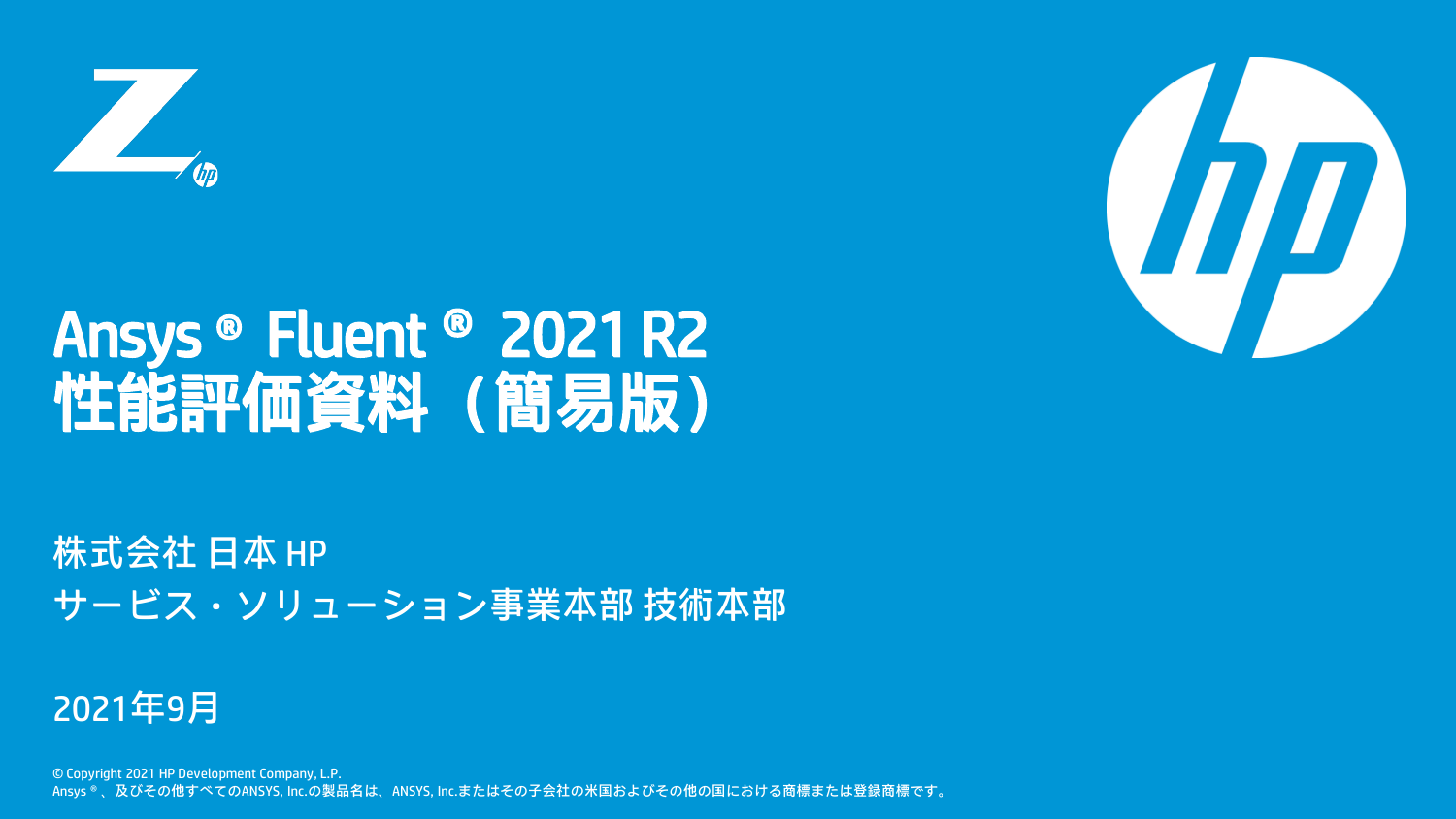### システム構成





HP Z8 G4 Workstation

BIOSバージョン : v2.74

- CPU : Xeon Gold 6226R (2.9-3.9GHz, 16コア) ×2
- メインメモリ : 192GB (2933MHz, 8GB x 24枚, 6チャンネル )
- ストレージ : 1TB HP Z Turbo Drive G2 (NVMe SSD)

- OS : Windows 10 Pro for Workstations (v2004)
- ソフトウェア : Ansys Fluent 2021 R2
- MPI : Intel MPI 2018.3.210



ストレージ : 1TB SATA SSD BIOSバージョン : v1.14

- CPU : Xeon W-2295 (3.0-4.6GHz, 18コア) ×1
- メインメモリ : 128GB (2933MHz, 32GB x 4枚, 4チャンネル )
	-
	-
- OS : Windows 10 Pro for Workstations (v2004)
- ソフトウェア : Ansys Fluent 2021 R2
- MPI : Intel MPI 2018.3.210



HP ZCentral 4R Workstation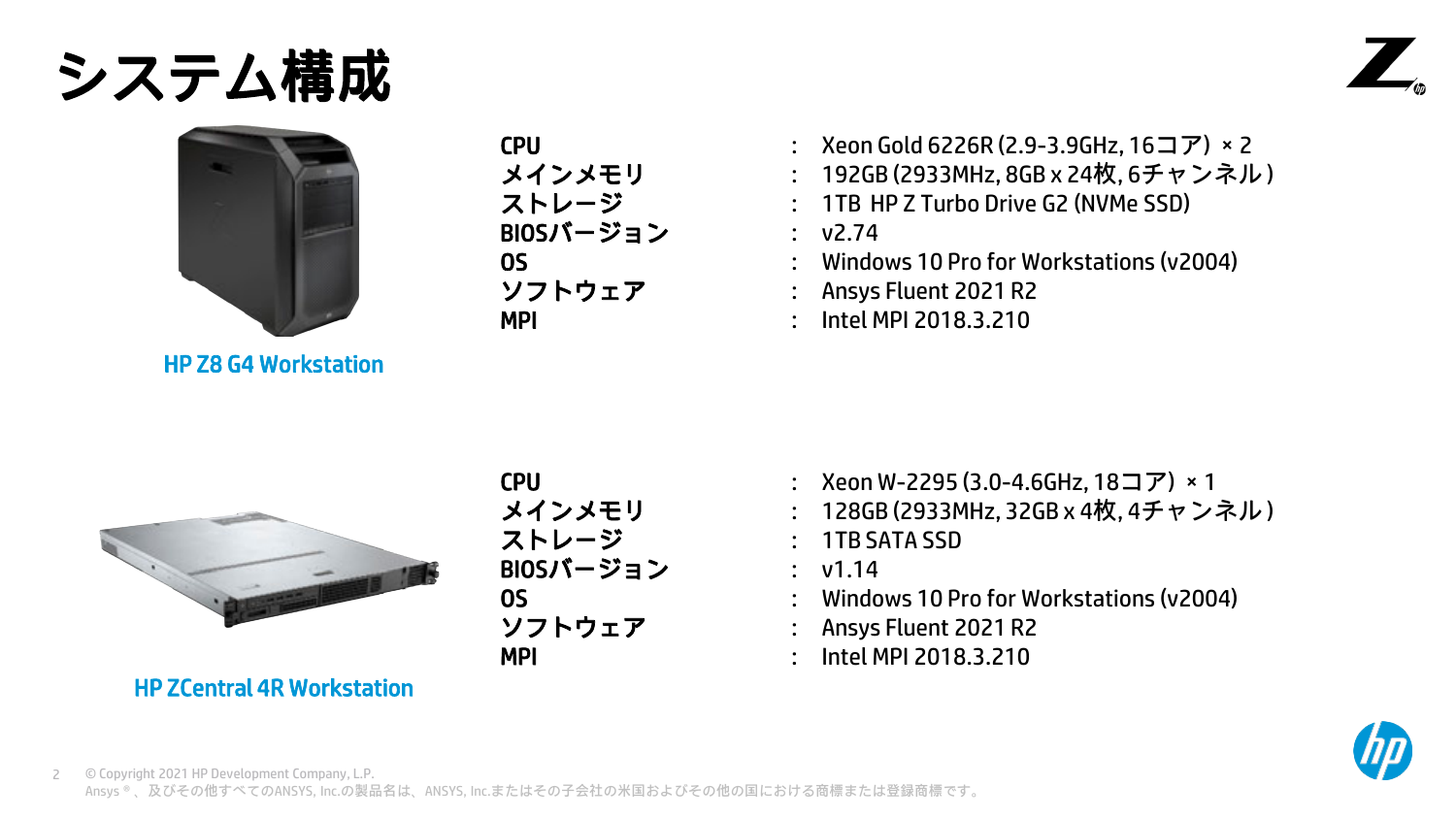## ベンチマークモデルの紹介 1



#### イメージ図 しょうしん しゅうしょう しゅうしょう 概要



#### "sedan"

Total Number of Cells:3,618,080 Total Number of Nodes:1,267,103 Steady State Analysis Single Phase Flow Density-based Viscous Model: Standard k-epsilon turbulence model Material: air

#### "aircraft"

Total Number of Cells:1,798,464 Total Number of Nodes:1,846,845 Steady State Analysis Single Phase Flow Density-based Viscous Model: Realizable k-epsilon Material: air (Density: ideal-gas)



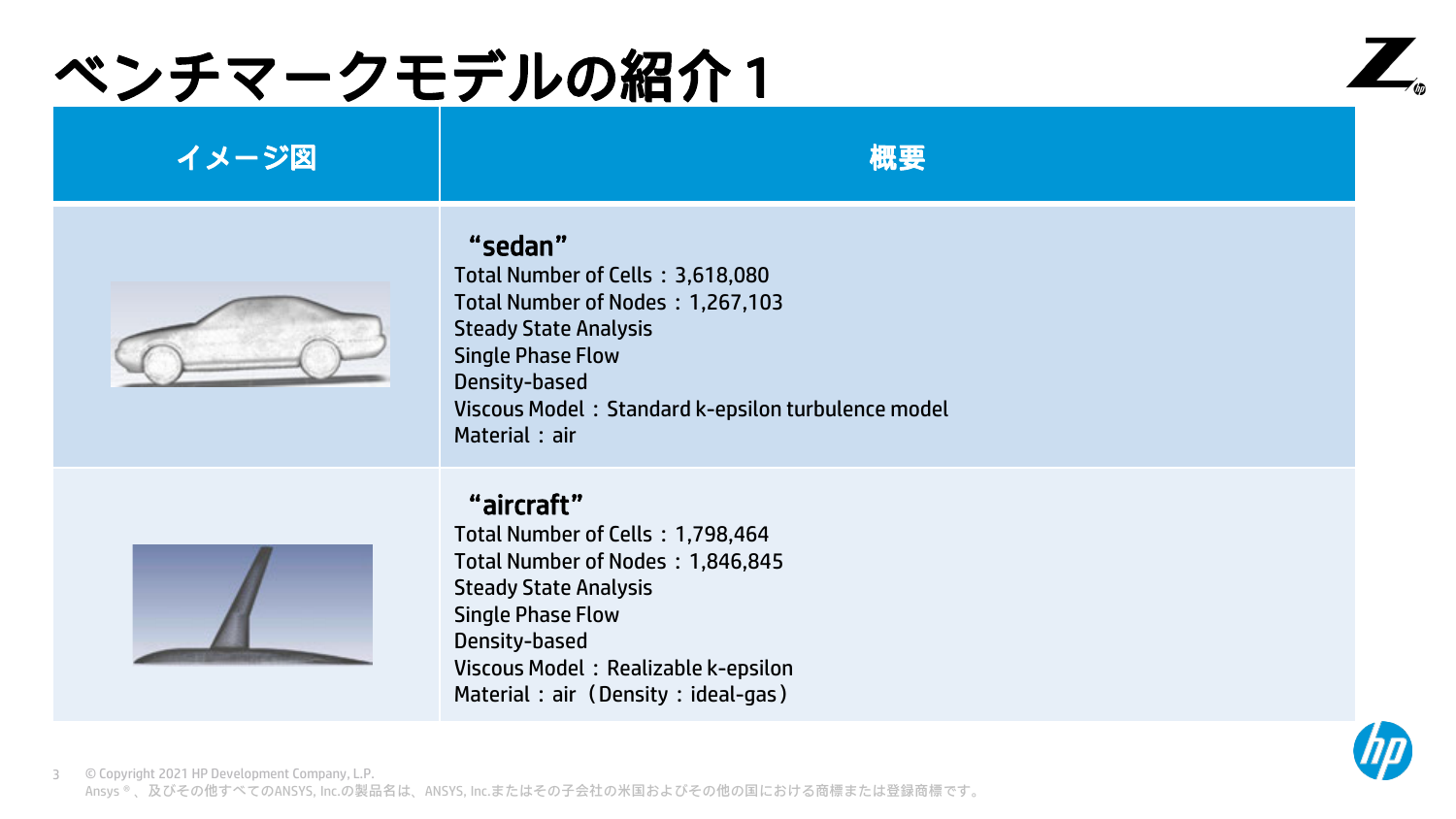# ベンチマークモデルの紹介 2



### イメージ図 しょうしん しゅうしょう しゅうしょう 概要

#### "Landing gear"

Total Number of Cells:15,063,756 Total Number of Nodes:5,755,841 Transient Analysis Single Phase Flow Density-based Viscous Model: DES (Detached Eddy Simulation) RANS Model: SST k-omega Material: air

#### "Exhaust system"

Total Number of Cells:33,253,249 Total Number of Nodes:6,990,237 Transient Analysis Single Phase Flow Density-based Viscous Model: SST k-omega turbulence model RANS Model: SST k-omega Material: air (Density: ideal-gas)



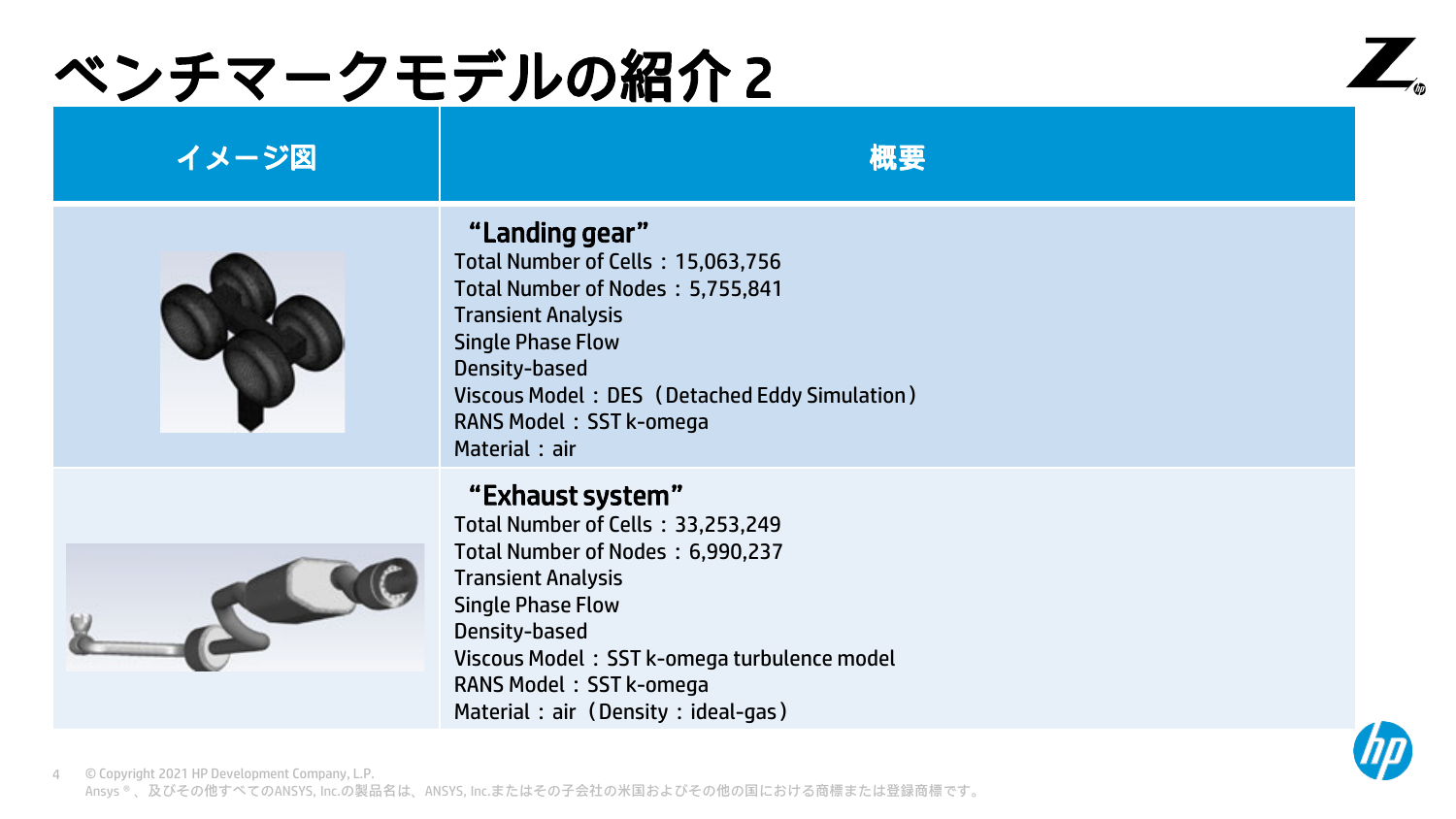



# CPUのスケーラビリティー

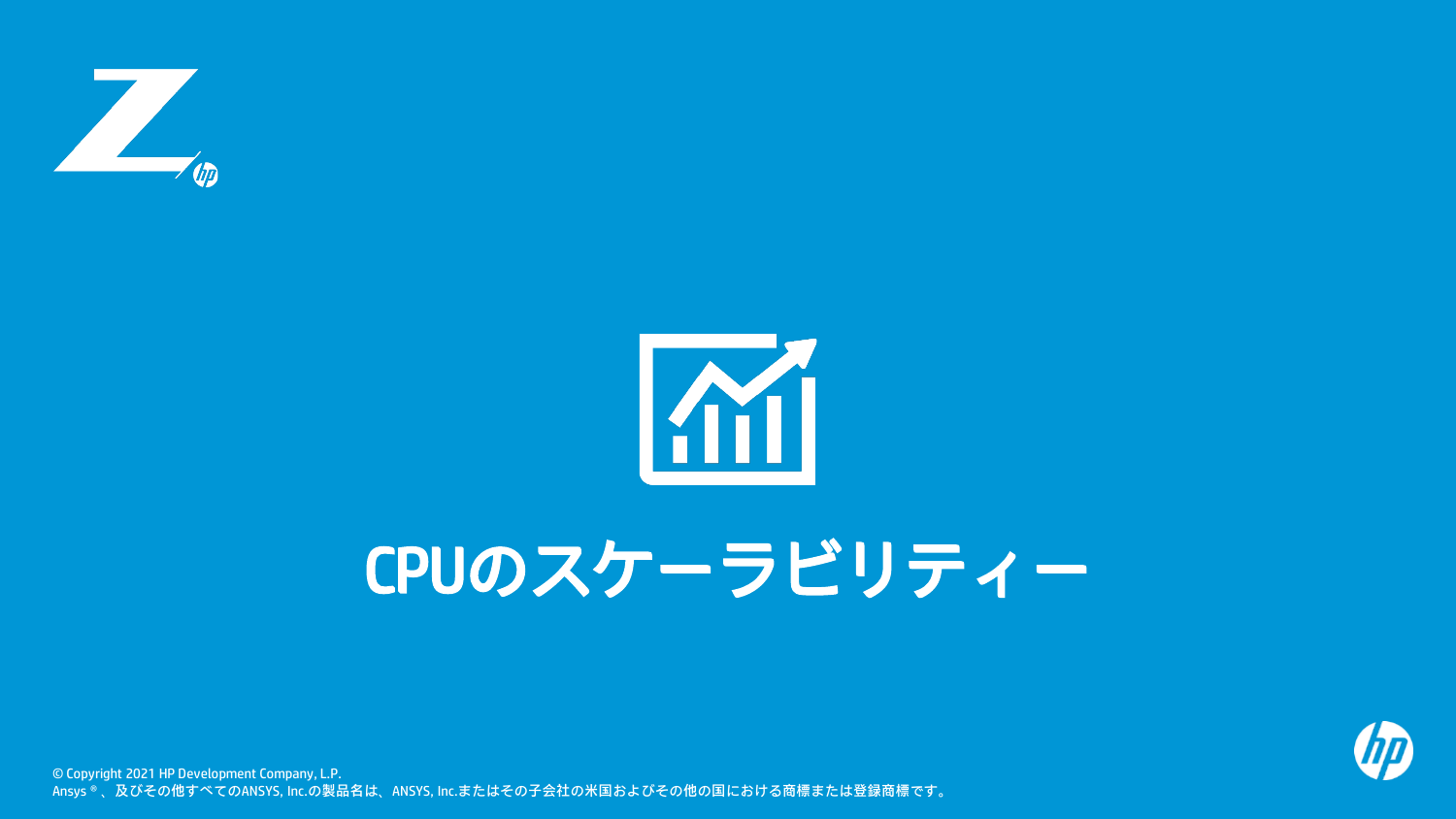ベンチマーク情報



|                      | 詳細                                                                           |                                                                                     |
|----------------------|------------------------------------------------------------------------------|-------------------------------------------------------------------------------------|
| ワークステーション            | <b>Z8 G4 Workstation</b><br>CPU: Xeon Gold 6226R<br>(2.9~3.9GHz, 16コア) × 2   | <b>ZCentral 4R Workstation</b><br><b>CPU: Xeon W-2295</b><br>(3.0~4.6GHz, 18コア) × 1 |
| MPI種類                | Intel MPI                                                                    |                                                                                     |
| 並列数のパターン<br>(CPUコア数) | 4/8/16/18/24/32                                                              | 4/8/16/18                                                                           |
| ベンチマークモデル            | $4\mathcal{L} - \mathcal{R}$ (sedan, aircraft, Landing gear, Exhaust system) |                                                                                     |

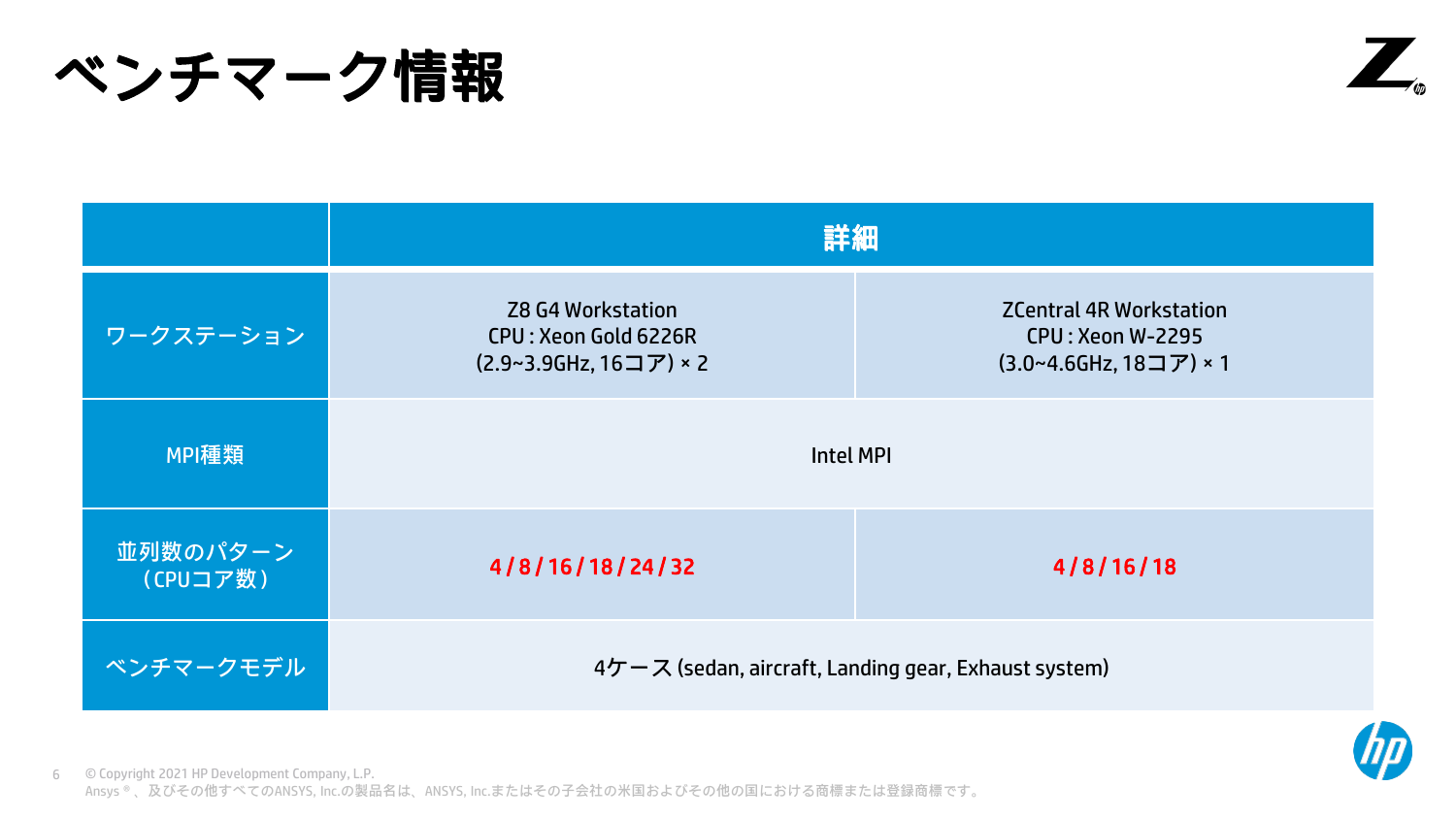### CPUのスケーラビリティー #1





sedan



要素数 : 約362万 消費メモリ (平均):約15GB

**Z4R Z8G4**

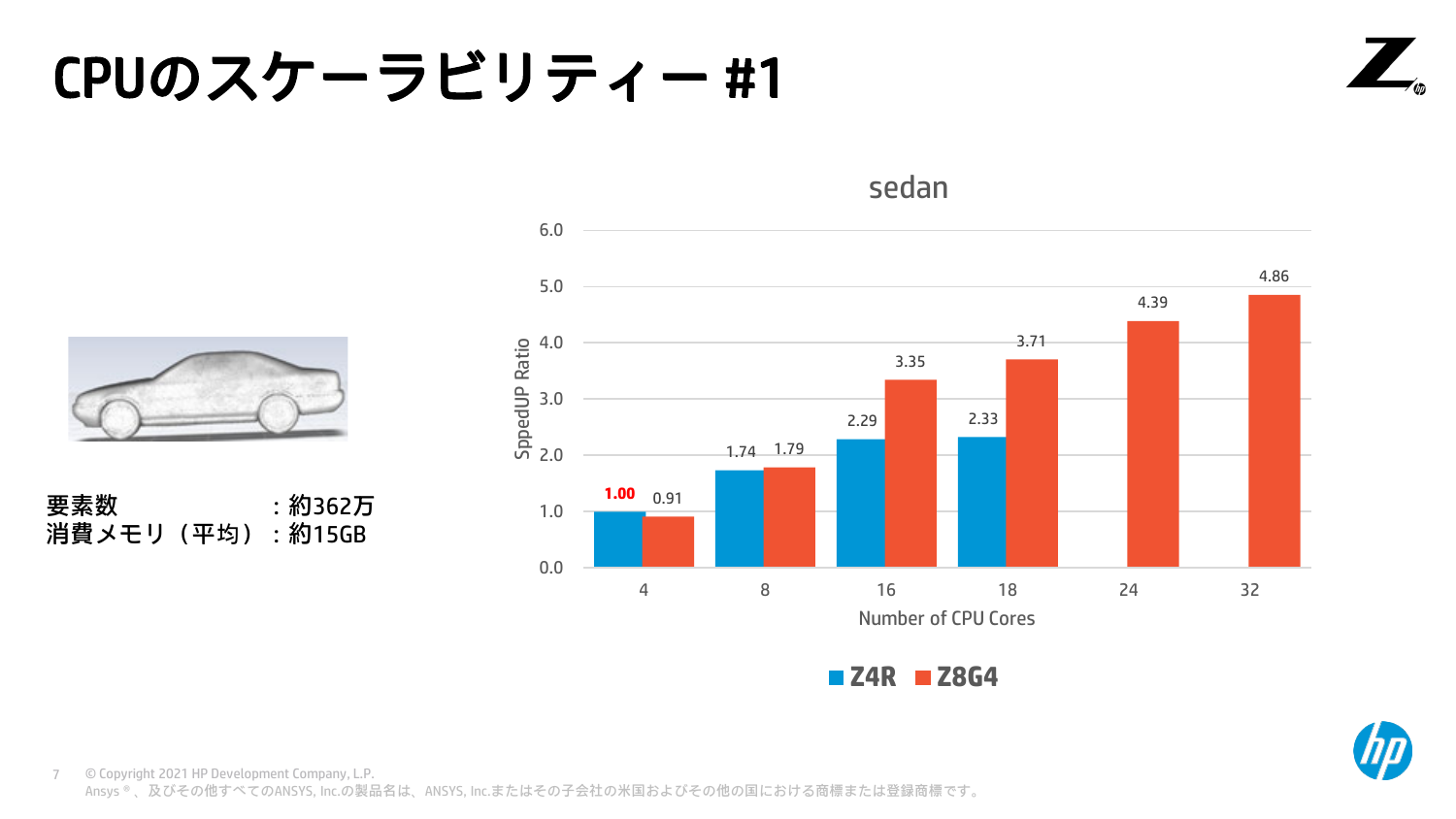### 完全版資料をお求めの方は、以下URLのフォームに必要事項をご入力の上、 送信していただきますと、担当者より資料をお送り致します。

CAEに最適なHP Workstation – お問い合わせフォーム https://h41268.www4.hp.com/live/index.aspx?qid=32004